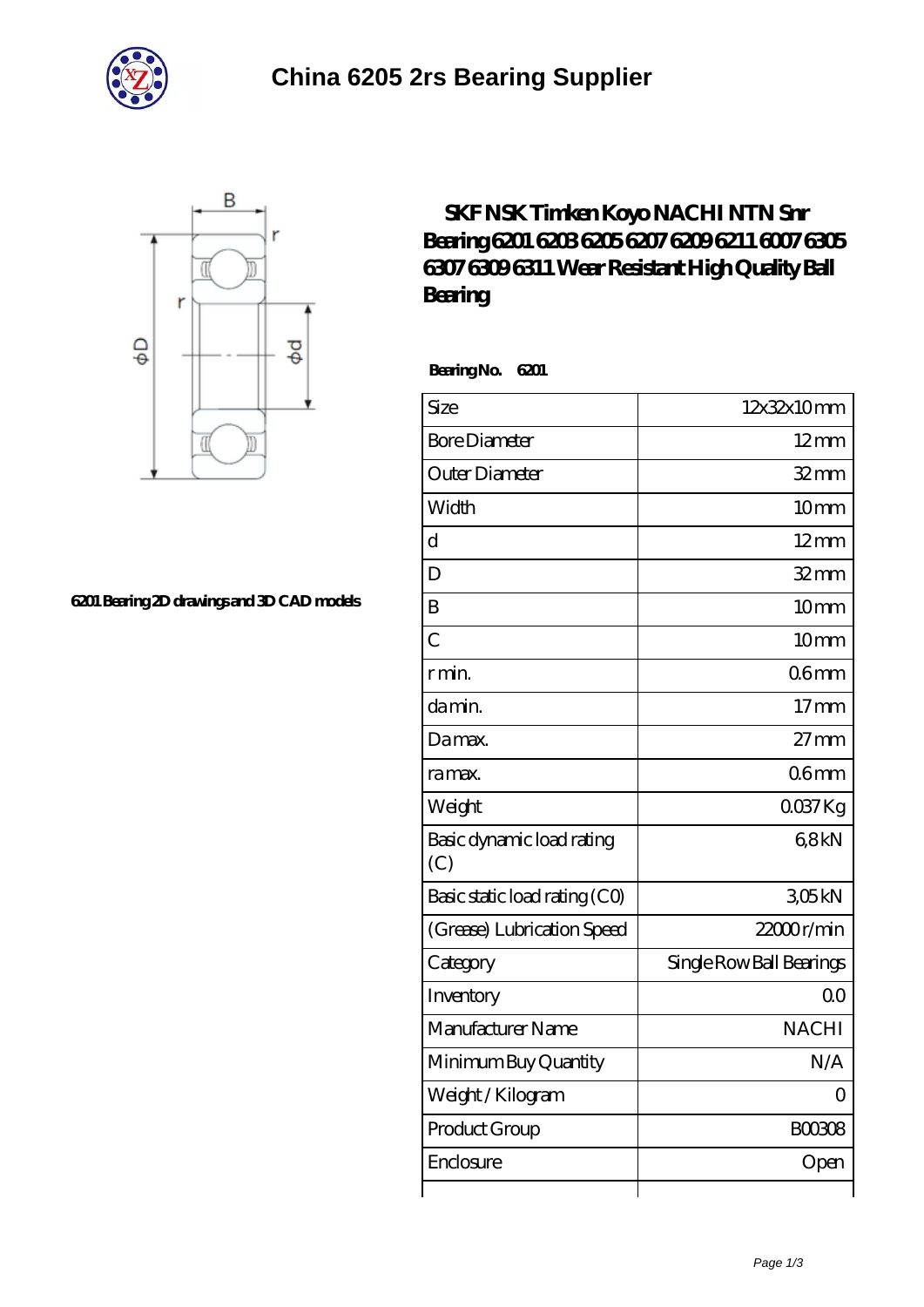

## **[China 6205 2rs Bearing Supplier](https://m.bluffsarts.org)**

| Precision Class                    | ABEC 1   ISO PO                                                                                                                                                                                                            |
|------------------------------------|----------------------------------------------------------------------------------------------------------------------------------------------------------------------------------------------------------------------------|
| Maximum Capacity / Filling<br>Slot | No                                                                                                                                                                                                                         |
| Rolling Element                    | <b>Ball Bearing</b>                                                                                                                                                                                                        |
| Snap Ring                          | No                                                                                                                                                                                                                         |
| <b>Internal Special Features</b>   | No                                                                                                                                                                                                                         |
| Cage Material                      | Steel                                                                                                                                                                                                                      |
| Internal Clearance                 | CO-Medium                                                                                                                                                                                                                  |
| Inch - Metric                      | Metric                                                                                                                                                                                                                     |
| Long Description                   | 12MM Bore; 32MM<br>Outside Diameter; 10MM<br>Outer Race Width; Open;<br>Ball Bearing, ABEC 1   ISO<br>PQ No Filling Slot; No Snap<br>Ring, No Internal Special<br>Features; CO-Medium<br>Internal Clearance; Steel<br>Cage |
| <b>Other Features</b>              | Deep Groove                                                                                                                                                                                                                |
| Category                           | Single Row Ball Bearing                                                                                                                                                                                                    |
| <b>UNSPSC</b>                      | 31171504                                                                                                                                                                                                                   |
| Harmonized Tariff Code             | 8482105068                                                                                                                                                                                                                 |
| Noun                               | Bearing                                                                                                                                                                                                                    |
| Keyword String                     | Ball                                                                                                                                                                                                                       |
| Manufacturer URL                   | http://www.nachiamerica.c<br>om                                                                                                                                                                                            |
| Weight/LBS                         | 0081                                                                                                                                                                                                                       |
| Bore                               | Q472Inch   12Millimeter                                                                                                                                                                                                    |
| Outside Diameter                   | 1.26Inch   32 Millimeter                                                                                                                                                                                                   |
| Outer Race Width                   | 0.394 Inch   10 Millimeter                                                                                                                                                                                                 |
| Inner Race Width                   | OInch   OMillimeter                                                                                                                                                                                                        |
| Bore Type                          | Cylindrical Bore                                                                                                                                                                                                           |
| Configuration                      | Single Row                                                                                                                                                                                                                 |
| <b>Bore Size</b>                   | $12 \text{mm}$                                                                                                                                                                                                             |
| Width                              | 10mm                                                                                                                                                                                                                       |
|                                    |                                                                                                                                                                                                                            |